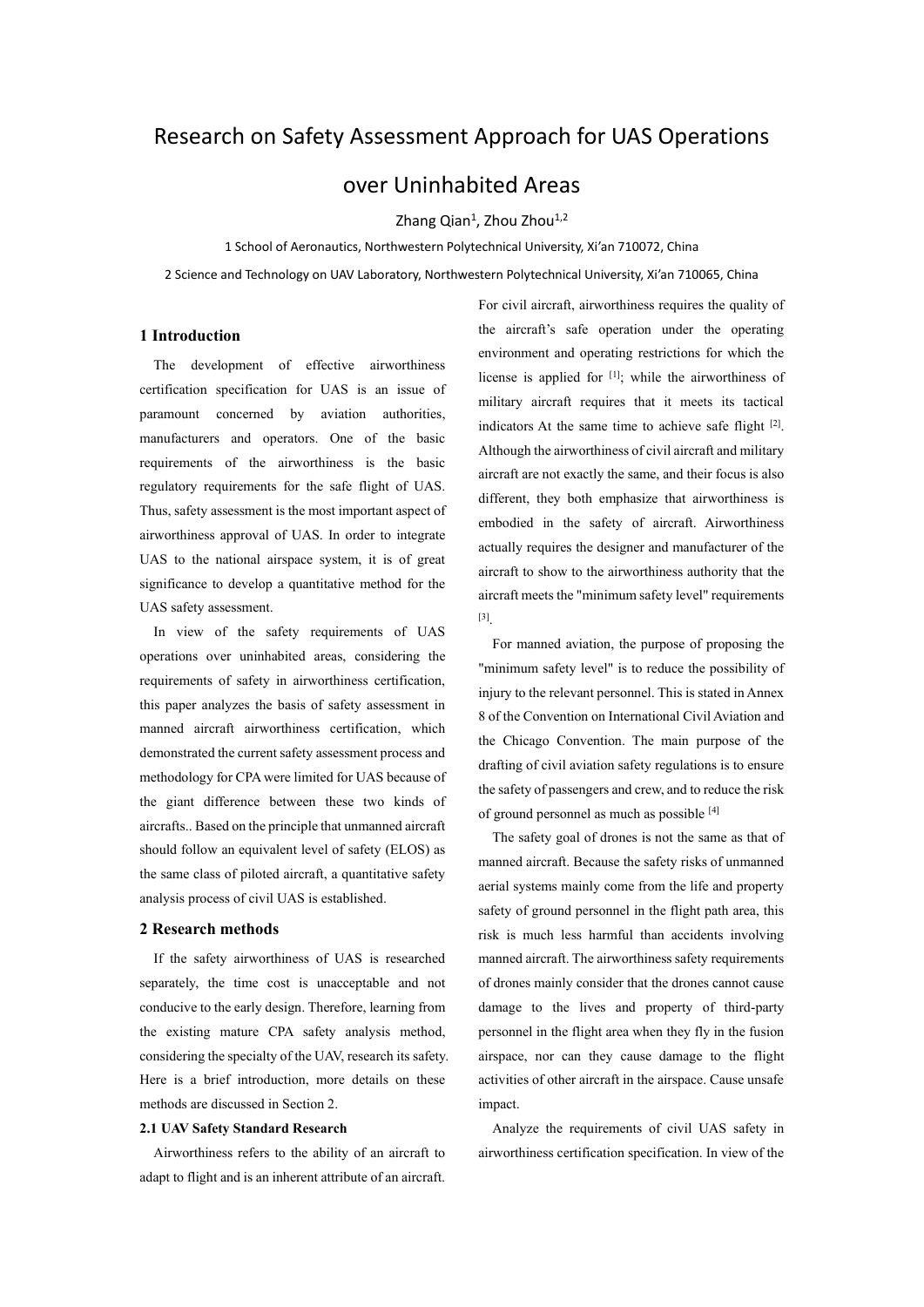current lack of civil airworthiness certification standards for civil UAS in China, by comparative analysis of conventionally piloted aircraft airworthiness regulation (CCAR-23) and unmanned aircraft airworthiness standards recommendations (CS-LUAS), the preliminary airworthiness censorship certification and safety compliance standard for UAS operations over uninhabited areas is confirmed.

By comparing the airworthiness standard recommendation CS-LUAS of foreign civil aviation with the CCAR-23 part of my country's civil aviation airworthiness regulations, it can be found that the airworthiness standard of drones is mainly based on the standards of manned aviation. Delete the inapplicable regulations related to the personnel on board, revise or supplement the special provisions according to the design characteristics of the drone (such as ejection/rocket-assisted take-off, parachute/crash net recovery, data link and ground station, etc.) and finally form a reasonable Airworthiness standard for drones. For the establishment of airworthiness standards for my country's field information UAVs, we can learn from the experience and lessons in the CS-LUAS tailoring process to establish a complete and reasonable airworthiness standard for UAVs.

In addition, it can be seen from the tailoring process of Article 1309 that focuses on the safety requirements of UAV systems in the airworthiness regulations, although the tailored UAV airworthiness standards and the manned aircraft airworthiness standards have the same or the same contents or Similar, the meaning of the regulations are not exactly the same. Therefore, in the later exploration, it is necessary to study the risk reference system suitable for UAVs in combination with the characteristics of dangerous accidents of UAVs, and propose the target safety level suitable for UAVs.

In the following research, we will conduct research on UAV safety analysis and evaluation methods based on Article 1309(b), which is the most concentrated embodiment of UAV system safety in airworthiness regulations.

**2.3 Problems in the safety analysis of civilian UAVs** Although the current NATO, JARUS and other organizations have modified Article 1309(b) of the manned aviation airworthiness regulations, they have stated the severity and acceptable safety level of drone risk events. However, the current UAV safety analysis still faces the following problems<sup>[5]</sup>:

(1) How to establish the safety target level of drones, that is, how to measure such terms as "extremely impossible";

(2) The clause does not propose a risk reference system for drones, that is, which types of events should be considered "catastrophic";

(3) How to establish a UAV safety analysis system and safety analysis method.

In order to solve the above three problems, we must first pay attention to the equipment safety requirements of manned aviation.

At present, the safety supervision of manned aviation is mainly achieved through the formulation of regulations and regulations. These aviation regulations mainly refer to the subsystems of the aircraft system and the standards that must be followed in all stages of design, production and operation. The implementation of these standards guarantees the reliability of aircraft system components and makes the entire system meet the set safety level [6].

The concept of "safety level" not only involves the formulation of airworthiness standards, but also attracts the attention of the entire society. The safety of aircraft is closely related to the reliability of aircraft systems and on-board equipment. According to the definition of reliability, when a system is composed of n parallel units (redundancy), the reliability measure can be expressed by the following formula:

$$
\begin{cases}\nR(t) + F(t) = 1 & (1) \\
F(t) = \prod_{n=1}^{n} P_n(t)\n\end{cases}
$$

In the formula,  $R(t)$  represents the probability that the system completes the specified function within the specified conditions and time range;  $F(t)$  represents the failure probability of the system, which has a complementary relationship with the reliability;  $P_n(t)$ represents the failure probability of each parallel unit. It is known from the above formula that when the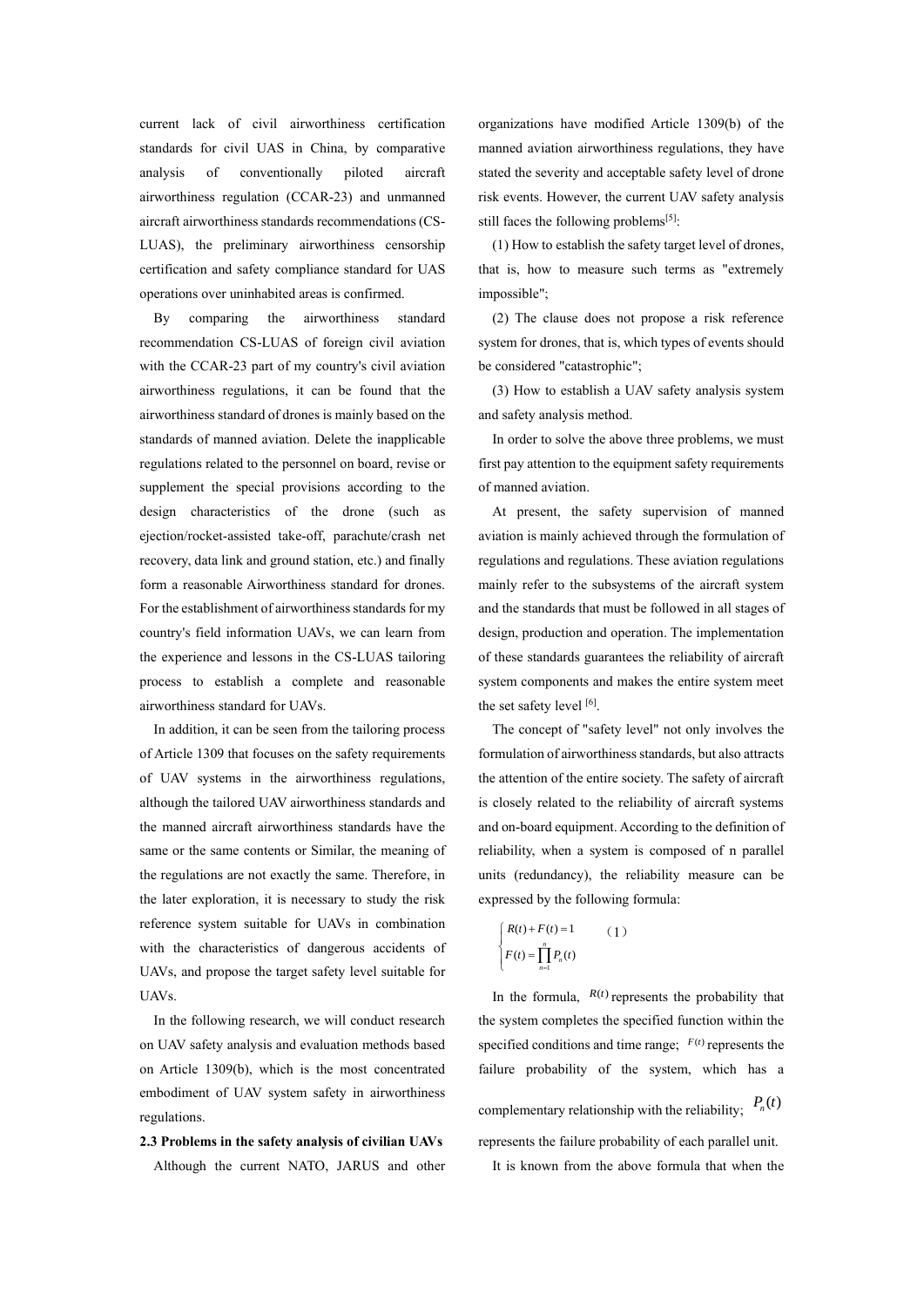failure probability of each unit is constant, 100% reliability can be obtained only when n tends to infinity. Moreover, a high-redundancy system will be bulky, expensive, and complicated, which will cause the system to have low-reliability redundancy. Therefore, the acceptable safety level needs to be defined based on the acceptable accident rate of the aircraft over a period of time. It cannot be defined as an abstract subjective desire, but should be based on objective feasibility.

The relevant safety assessment rules are contained in the XX.1309 clauses of different aircraft airworthiness standards, while the relevant consulting materials are kept in ACJ, AC, AMC and GM respectively. Such safety goals are usually expressed as a risk reference system, which classifies events based on their severity and assigns the highest probability of occurrence to each type of event. Table 1 describes the risk reference system proposed in "EASA CS 25 Standard AMC Chapter 1309". Among them, failures including injury or death are classified as dangerous situations. The regulation requires that the probability of dangerous accidents is extremely small (less than times/flight hours). If it is assumed that a large commercial aircraft may have 100 potential failure conditions leading to a dangerous situation, then for each subsystem, the acceptable probability of dangerous failure is less than  $10^{-9}$  flight hours. This is the "basic concept of the greatest probability of catastrophic effects without redundant systems" for large transport aircraft.  $10^{-7}$ 

Of course, the risk reference system in Table 1 does not apply to all aircraft, because there are differences in aircraft of different sizes. It has been found that applying certification standards for transport aircraft to smaller aircraft will result in unrealistic requirements for increased equipment reliability. According to the statistics of my country's civil aviation accidents for ten consecutive years, among the main causes of accidents, crew causes accounted for 66%, while equipment problems accounted for only  $11\%$ <sup>[7]</sup>. This shows that the overall impact of high requirements on equipment reliability on aviation safety is not obvious.

Different target safety requirements are adopted for different types of aircraft. In this regard, the United States is at the forefront of the world. In 1999, the Federal Aviation Administration issued AC 23.1309- 1C, which included the certification of the Army Equipment Command aircraft in accordance with the FAR Part 2 regulations. This document defines 4 types of aircraft. In the event of a failure, each type of aircraft has different acceptable probabilities.

The analysis of the above-mentioned methods for establishing the safety level of manned aviation shows that the standard for evaluating the safety of aircraft systems and equipment is not simply as high as possible, but requires that the loss of life and property caused by aviation accidents to personnel is appropriate. Level, and this level is related to the overall operation of the aircraft over a period of time. Secondly, for different types of aircraft, the safety standards are different. When formulating a risk reference system for drones, these two points need to be focused on.

#### **2.3 UAS Collision Analysis Research**

At present, a consensus among the civil aviation authorities and related agencies of various countries is that UAVs should have the same level of safety (ELOS) as manned aircraft of the same level. The safety of aircraft is the same as the safety of other means of delivery, in essence it is to protect the lives of personnel. The difference between manned aviation and unmanned aerial vehicles is that the former mainly protects the people on board, while the latter mainly considers the impact of drones on third-party personnel after an accident. So from the perspective of protecting the life and safety of personnel, ELOS can be measured in this way-the degree of injury to third-party personnel caused by drone accidents should be the same as the probability and severity of injury to personnel caused by manned aviation accidents.

The severity of injuries caused by aviation accidents includes minor injuries, serious injuries, fatal injuries, and so on. It is unrealistic to realize that the probability of every type of injury caused by manned aircraft and drone accidents is the same. A method often used in safety engineering is to define the safety constraints of special accidents by predicting the worst possible outcome. For drone operations, the worst result of most accidents is one or more casualties, so ELOS can be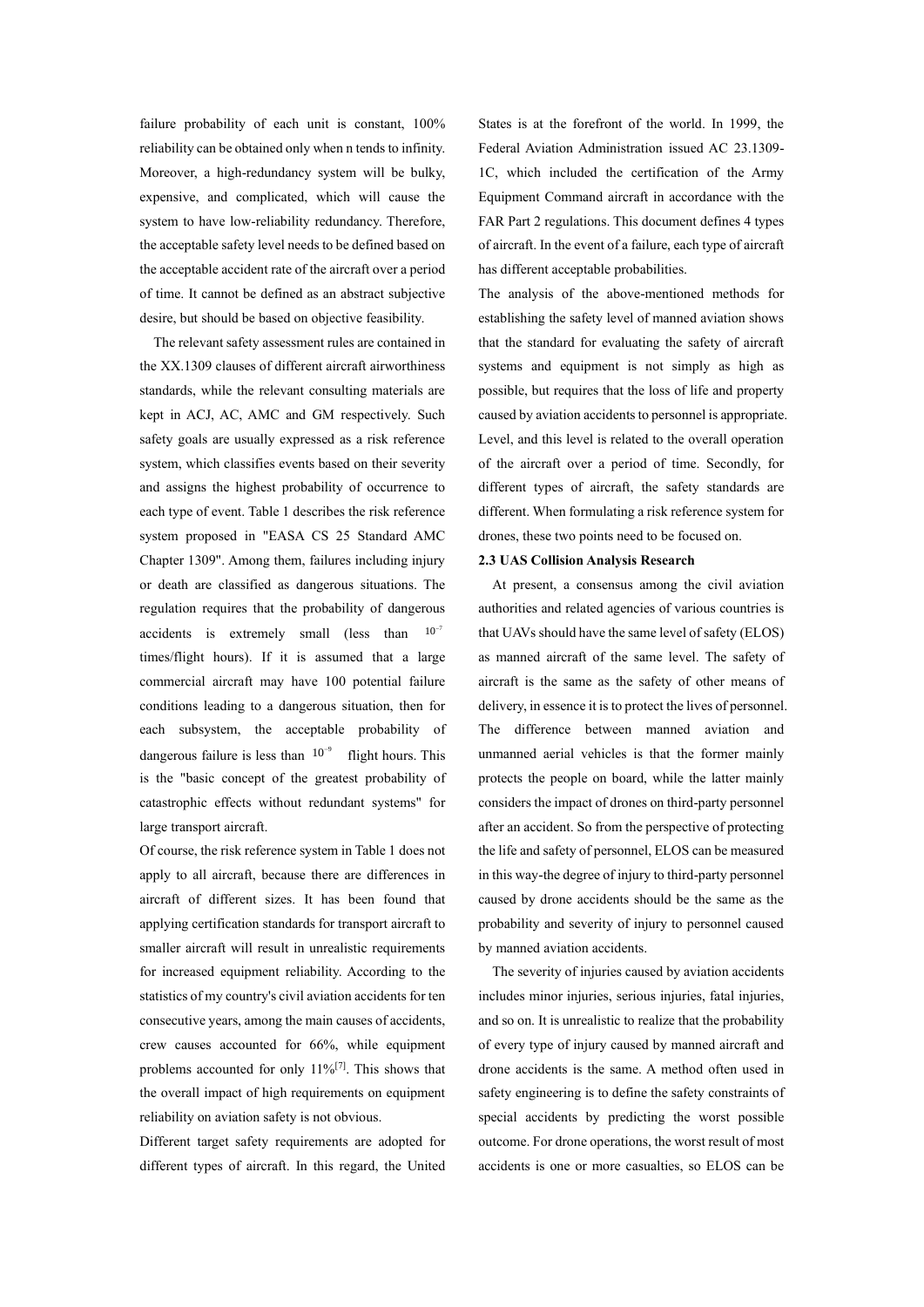measured by the most serious result caused by drone risk.

When studying the failure modes of UAVs and their effects, we must first make statistics and analysis on the types of UAV accidents. According to the safety concerns, we define the UAV ground impact accident as the ground impact incident that caused the UAV after the UAV started to slide out to the landing and taxi to the designated position to close [66]. mainly includes:

(1) The aircraft was damaged during taxiing. During the take-off phase of the aircraft, due to operator error or fuselage failure, the UAV did not taxi according to the set trajectory, causing the UAV to crash, including running out of the runway, rolling over due to a tire burst and other malfunctions.

(2) The drone crashes due to the loss of control during the flight. Due to the failure of the flight management system and the loss of the data link, the aircraft loses control during the flight.

(3) The drone was damaged during landing. When the drone is landing, the landing gear cannot be lowered, the landing gear is broken, or the tire is blown, which causes the drone to touch down on the outside of the runway, deviate from the runway, or roll over and crash during landing.

Among these three types of incidents, the crash of the drone caused by the loss of control of the drone during the flight is the main cause of the ground impact. Next, we will use this type of incident as the top incident to establish the safety analysis of the drone out of control event. .

Based on the ELOS principle, the main risks of UAVs are analyzed, and the UAV crash fatality rate evaluation method based on impact kinetic energy is used to establish the safety evaluation model for the two key events of UAV ground impact and air collision.

According to the ELOS, this paper analyses the main risks of UAS, and establishes a safety evaluation model of UAS ground impact and air collision, which is based on the assessment of crash mortality of impact kinetic energy.

UAS ground collision expected mortality model is expressed as Eq.(1):

$$
f_F = \lambda_{buffer} \cdot \sum_i (N_{i,exp} \cdot P(fatality \mid exposure) \cdot f_G \tag{1}
$$

Among them:  $f_F$  is the expected probability of death of ground personnel caused by UAS ground impact accident;  $N_{\text{exp}}$  is the number of people exposed to accidents;  $P(fatality | exposure)$  is the probability that a person will be fatally injured in an accident;  $f<sub>F</sub>$  is the frequency of ground impact accidents; Subscript i indicates the number of groups of people exposed to different environments.

UAS air collision expected mortality model is expressed as Eq.(2):

 $f_F = N_{\text{exp}} \cdot P(f \text{atality} \mid collision) \cdot f_{\text{MAC}}$  (2)

Among them:  $f_{MAC}$  is the frequency of the UAS air collision accident;  $P(fatality | collision)$  is the probability of death in an air accident for the affected person,  $f_{MAC}$  is the frequency of an UAV air impact accident.

# **2.4 Quantitative risk assessment of drones based on flight routes**

One of the main applications of informationsupported UAVs is remote survey missions for linear infrastructure (such as oil, electricity or railways). For railway surveys, drones can be equipped with sensors to obtain ground information through remote sensing, combined with three-dimensional spatial data processing, modeling, and application analysis technology methods, which can detect railroad tracks, as well as lithological combinations and structures around the track. The direction and width of the surface occurrence and unloaded load belt are identified [8]. Compared with traditional manual surveying methods, one of the main advantages of UAVs is that they can measure and monitor infrastructure without affecting train operation, which reduces the maintenance cost of railways. The typical use of drones in railway surveys is to use one or several fixed-wing drones equipped with a set of payloads (cameras, lidars, etc.) to perform long-distance and low-altitude detection missions on specific railway sections.

The use of drones to perform such survey tasks requires flight permits from the relevant authorities, and such flight permits can only be authorized when the drone meets a given target safety level. For our country, the railway runs through the wild and nearby residential areas, and it also needs to be connected to the railway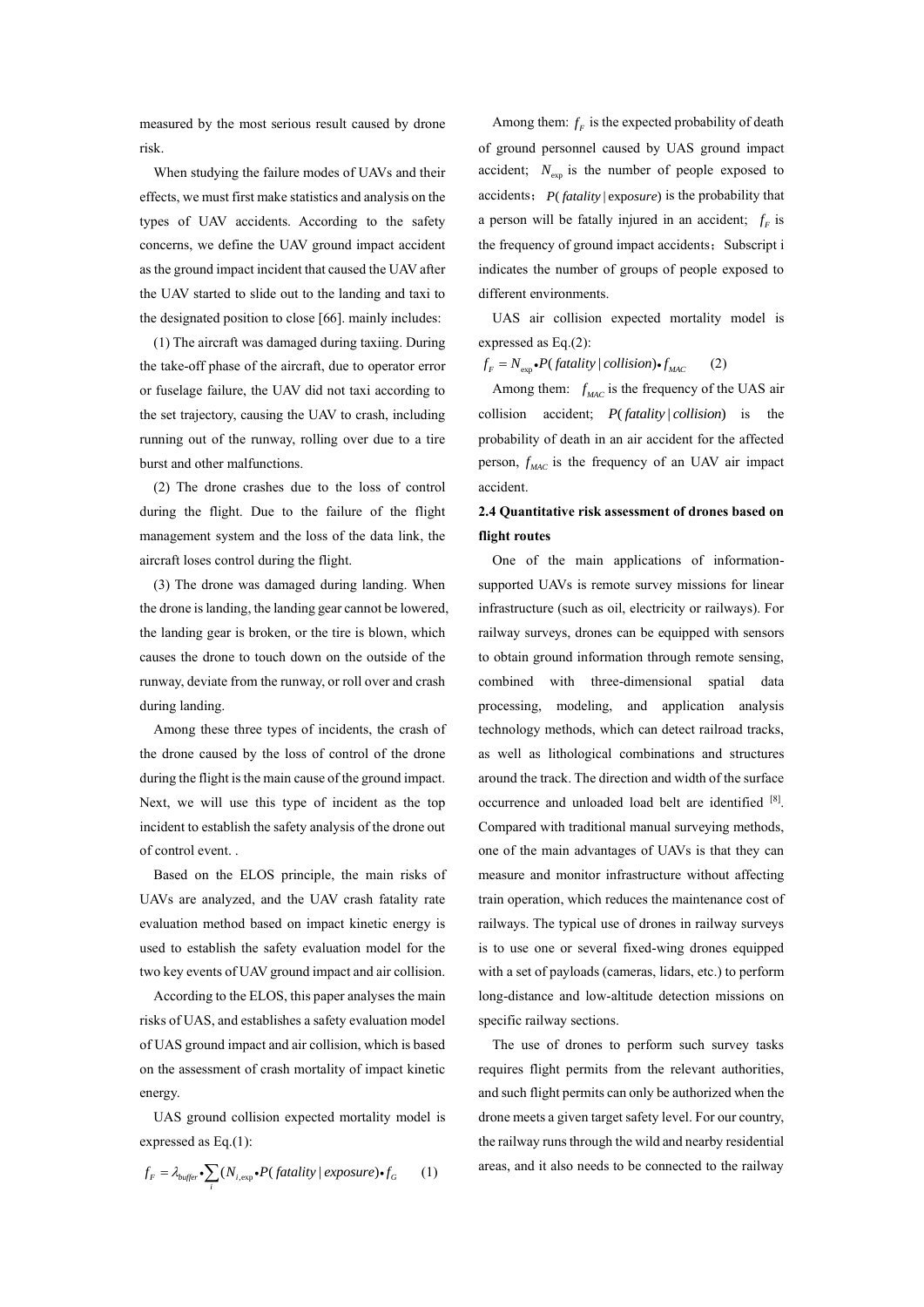station in the city. For complex mission routes in this way, risk assessment can determine the degree of risk of the UAV's current mission, plan flight missions and assist relevant authorities in the process of route flight authorization. According to the accident type of the drone, a wide range of ground impact risks and aerial impact risks should be covered in the risk assessment. In this chapter, we focus on ground risk assessment, and pay more attention to the risk of casualties (fatal injuries) in residential areas.

For the convenience of modeling, it is now assumed that the failure event occurred at a certain point during the flight, and the subsequent failure trajectory will affect the third party relative to this failure point. The probability distribution of the ground impact point is simulated based on the uncertain factors during the descent of the UAV. For example, when the wing structure is damaged, the drag coefficient is inaccurate. In addition, it was also affected by wind during the fall. According to the mission characteristics of this type of UAV, we assume that loss of control during flight will lead to the following two types of uncontrolled trajectories.

This paper proposes a quantitative risk assessment method based on flight path for long-range inspection missions of infrastructure by UAS. In order to quantitatively assess the risk during the long-range mission, two kinds of aircraft trajectories after the loss control of UAS, ballistic descending and uncontrolled gliding, were modeled. By taking into account the uncertainty of the parameters for an aircraft that may have lost an engine or a wing and influence of wind, a probability distribution of UAS travelled distance was simulated. By using the GIS, the distribution of geographic population in flight areas of the UAS was also simulated to assess the probability of casualties caused by UAS ground impact.

#### **3 Results and discussion**

Analytical calculations show that the frequency of out-of-control events in the UAS is 2.393×10-5 /h. In the crash simulation process, we assume that the UAS takes off from Shanghai Station and inspects the railway information from Shanghai Station to Shanghai North Suburb Station along the railway line for a total

length of 18 kilometers. It is assumed that the UAS will be leveled at the cruising speed throughout the flight. The flight selects 120 sampling points throughout the flight and assumes that the UAS may have a runaway event at each sampling point.



Fig. 1 Simulation diagram of UAS flight path probability drop point simulation

Figure 1 shows a simulation of UAS flight path probability drop point. The smaller one is vertical fall. In this way, the center of the drop point is about 250 meters away from the uncontrolled point of the drone. The distribution of the drop point is small and has an elliptical pattern. The center of the drop point of the gliding fall is about 1000 meters away from the uncontrolled point of the drone. The distribution of the drop point is large, and it is affected by the wind in the west direction.



Fig. 2 The possibility of UAS threatening ground personnel on the flight path

Figure 2 shows the probability distribution of death threats to ground personnel by drones near all sampling points during flight. It can be seen from the figure that when the aircraft out of control event occurs, the fault track is more threatening to the ground personnel than the ballistic descending mode when the gliding is lowered. This is because the UAS has a longer flight distance and a larger area of influence.

The analysis shows that the fatality rate per flight hour is  $1.335 \times 10^{-6}$  when the UAS is on mission. According to ELOS, the probability is not higher than  $1 \times 10^{-7}$ . The results show that when the frequency of out-of-control events of the known UAS is 2.393×10-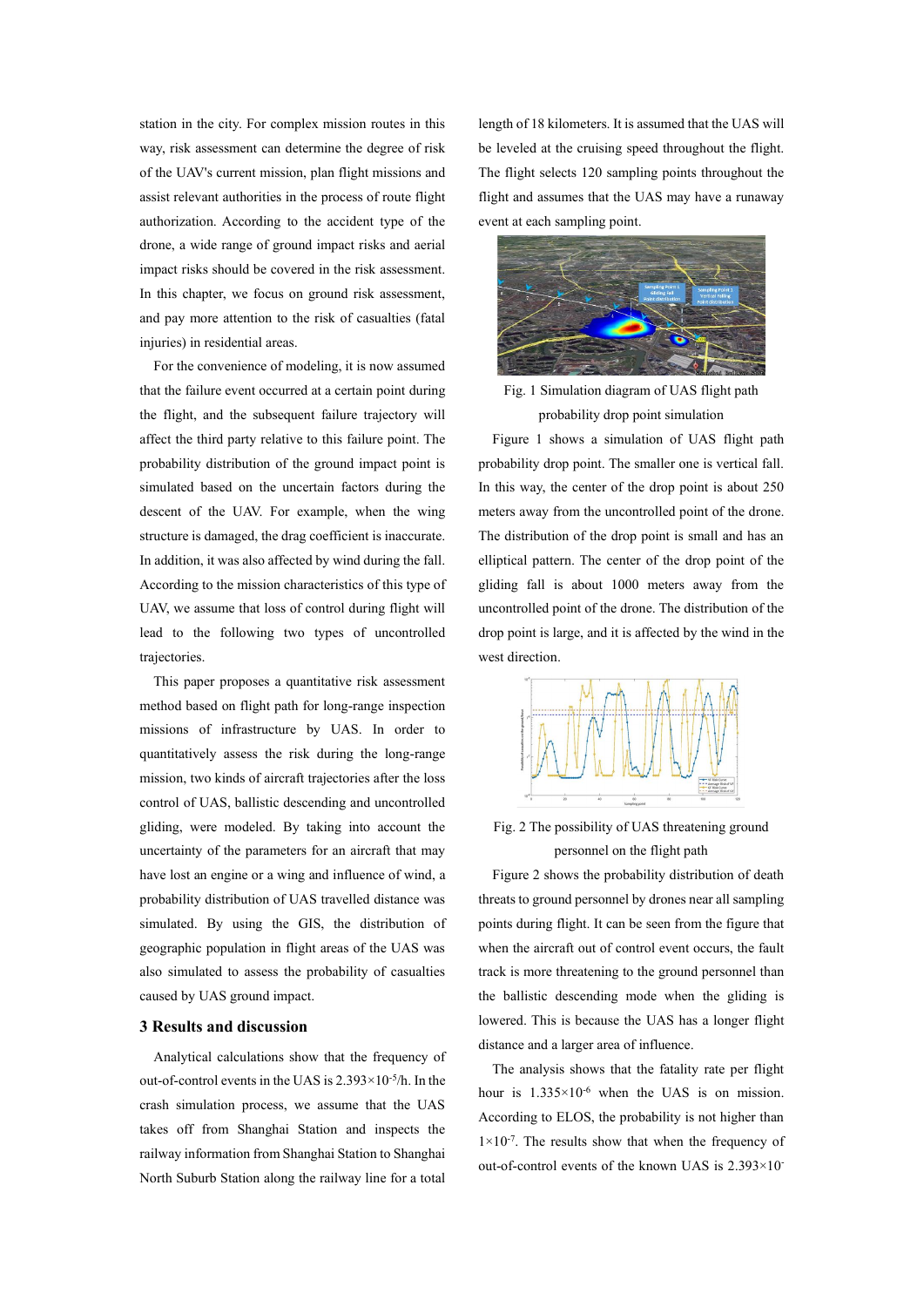5 /h, the UAS cannot meet the safety requirements of ELOS when performing railway inspection tasks in Shanghai.

### **4 Simulation results of the impact of risk**

#### **mitigation measures on safety**

In order to improve the safety of the system, we consider the impact on the safety of UAVs after adding risk mitigation measures (parachute system).

A common risk mitigation measure for civilian UAVs is the parachute program, which can reduce the impact kinetic energy of the UAV to a large extent after falling, thereby reducing the damage caused by the UAV to the ground personnel. Here we use Israel's ParaZero's SafeAir drone safe landing solution as an example for simulation. The device is suitable for civilian drones of 2 kg to 300 kg, and the user can customize the falling speed between 3-6m/s.

Here we assume that the landing speed of the UAV is 5m/s. According to the formula (3), we can calculate the crash fatality rate of the UAV after the parachute device is adopted  $P(fatality | exposure)$ . Table 1shows the comparison of the impact fatality rate when the UAV hits the ground at the terminal speed and when the parachute recovery device hits the ground. It can be seen that the parachute device can effectively reduce the fatality rate of drones in collisions.

$$
A_{\exp} = (W_{\text{aircarft}} + 2W_{person}) \times \left[ L_{\text{aircraft}} + \frac{H_{person}}{\tan(\alpha_{\text{gilde}})} + 2W_{person} \right] (3)
$$





Fig. 3 Schematic diagram of SafeAir drone safe landing solution personnel on the flight path

Table 1 The influence of parachute recovery device on UAV crash fatality rate

| Number of masks               | - 3   |        |        |
|-------------------------------|-------|--------|--------|
| Drone crash fatality          |       |        |        |
| rate when not carrying        | 0.366 | 0.189  | 0.080  |
| a parachute device            |       |        |        |
| Impact fatality rate of       |       |        |        |
| drones when carrying $0.0782$ |       | 0.0465 | 0.0274 |
| a parachute device            |       |        |        |

The parachute descent process is actually a gliding descent process affected by wind. We assume that the drone can open the umbrella normally in an emergency. Suppose the delay event of opening the parachute is seconds, and the initial height of the UAV is meters. Assuming that once the parachute is opened, the horizontal speed immediately drops to zero. Although this is not the case in real life, the distance traveled during the parachute opening process and the parachute deceleration phase is negligible compared to the area affected by the entire parachute descent process. Then the time to descend to the horizontal along the parachute :

$$
t_{drop} = \frac{y}{v_{drop}} = y \sqrt{\frac{A_p C_{d,p}}{2mg}} \quad (4)
$$

In the formula, m is the mass of the drone, g is the acceleration of gravity,  $A_p$  is the open area of the parachute, and  $C_{d,p}$  is the drag coefficient of the parachute.

The ground-affected area of a parachute descending is mainly related to the direction of flight, the offset of the parachute opening process, and the influence of the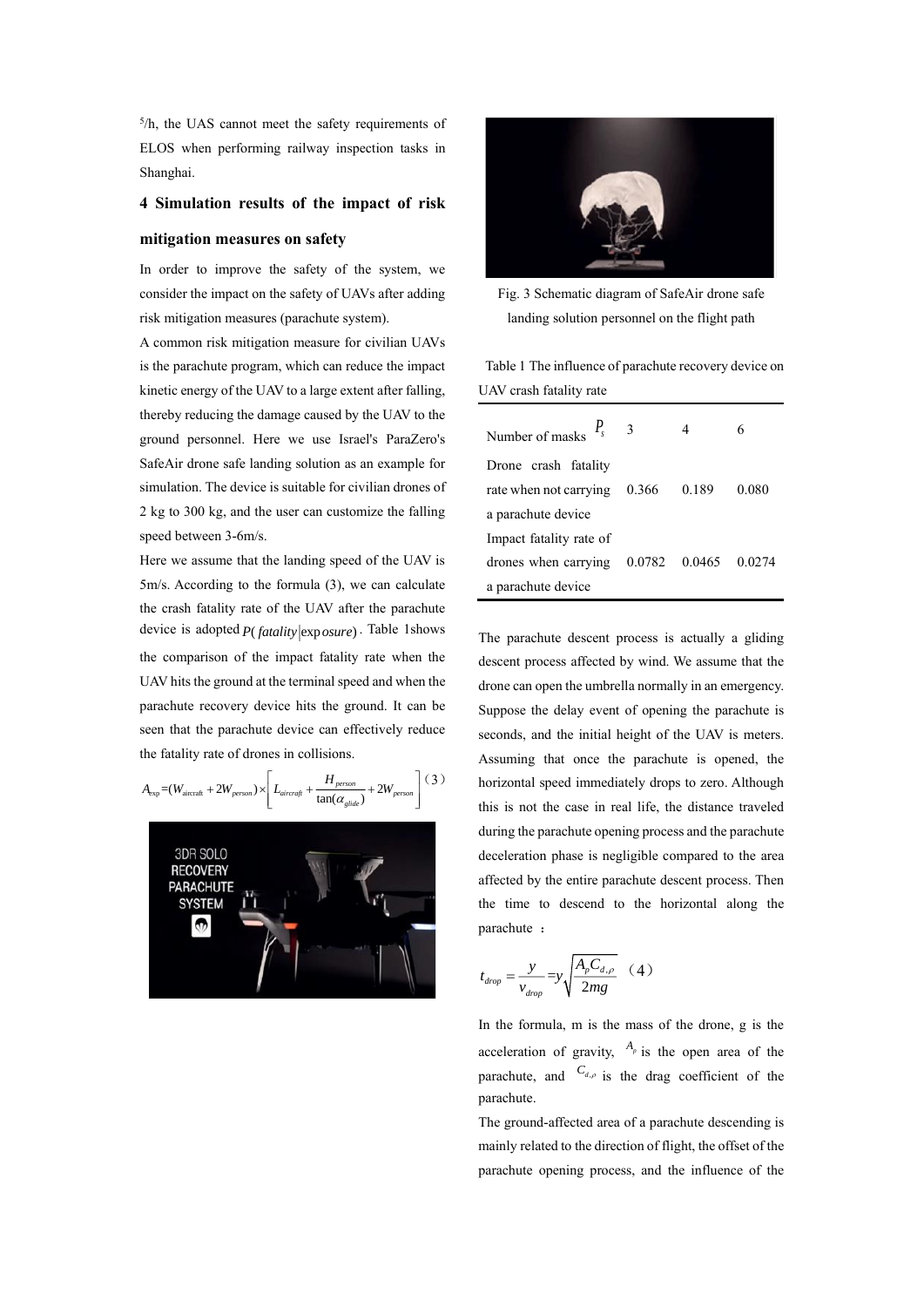wind. The trajectory of the landing process is similar to the uncontrolled gliding mode except for the offset of the parachute opening process.

The above model is used to simulate the threat to ground personnel when the UAV carrying the parachute device surveys along the road. The number of shelter systems here is  $P_s = 3$ , and the rest of the parameters are the same as those of gliding and landing. In addition, the reliability of the parachute device itself also needs to be considered. Here we set the reliability of the parachute device as =0.95 *PParachute* Then the probability of death to a third party caused by a drone *P*i out-of-control event at each sampling point

$$
P_{\text{impart}} = P_{\text{loc}} \cdot P_{\text{parameter}} \cdot A_{\text{exp}} \cdot P(\text{fatality} | \text{exposure}) \cdot \sum_{i=1}^{m} \sum_{j=1}^{n} \rho_{\text{exp},ij} \cdot P_{\text{area},ij} \tag{5}
$$

The simulation result is shown in Figure 4. According to calculations, when carrying a parachute device, the average threat/flight hour of the UAV  $P_{total\_impact}$  = 0.915 × 10<sup>-7</sup> to ground personnel during the flight is lower than the requirement of ELOS  $1.0 \times 10^{-7}$ . It can be seen that the parachute device greatly improves the safety of the UAV flight path.



Fig. 5 The possibility that drones carrying parachute devices threaten ground personnel on the flight path

#### **5 Conclusions**

According to the safety assessment requirements of the UAS operations over uninhabited areas, this paper analyzes the safety requirements in the airworthiness certification, and proposes the principles and methods for the development of the UAS safety standards based on the ELOS principle. Therefore, the safety analysis process of civil UAV system is established, and the quantitative safety evaluation method of UAS is proposed. Aiming at the risk assessment of information-supported UAVs when performing infrastructure inspection tasks, a UAV safety assessment method based on the characteristics of UAV flight scenes and flight routes is proposed. In order to quantitatively assess the risk during the UAV mission, the two main crash modes of the UAV after it loses control-vertical fall and gliding fall were modeled, taking into account the uncertainty of the drag coefficient and other parameters after the damage of the aircraft body After the impact of the wind, the probability of the drone's falling point distribution was simulated; the geographic population distribution information of the drone's flight area was obtained with GIS tools, and the probability of casualties on the ground during the drone's flight was carried out. Computer simulation. The results show that the UAV cannot meet the safety requirements when performing railway exploration missions in urban areas. In addition, the impact of risk mitigation measures such as parachutes on the safety of UAVs during flight is also studied. The simulation results show that after adding parachute devices, the UAV can meet the safety requirements during flight. The method needs to be further improved and perfected in the future, including the use of drones to conduct flight experiments in actual areas, drop experiments on drones, simulated human impact experiments, and so on. With the improvement of the model, the model can be used to help aviation authorities assess the safety risks of certain types of drones operating in certain areas, and as an effective assessment tool when drone operators apply for airspace in a certain area.

# **Corresponding author:**

Email: 1072831087@qq.com Telephone: (+86)18829236003

Mailing Address: Mailbox 3, School of aeronautics, Northwestern Polytechnical University, No.127 YouYi West Road, Xi'an Shaanxi province 710072, P.R.China

# **References**

[1] Wang Yong, Yang Hong. Airworthiness and safety design of civil aircraft airborne equipment[J]. Aviation Science and Technology, 2014(8):27-33.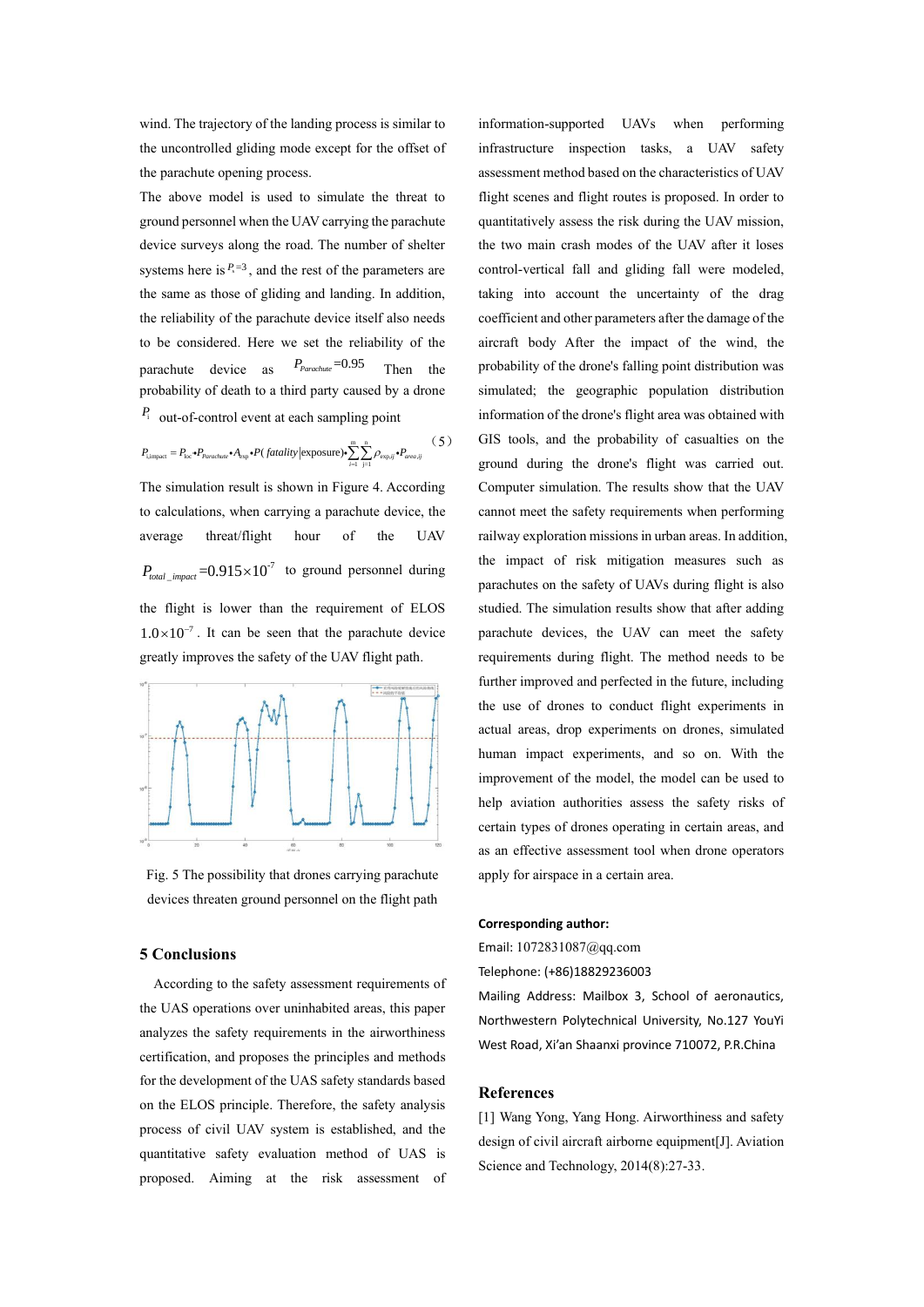[2] Qi Shengjun, Wu Xinlong, Sun Jian. Development status and challenges of airworthiness of UAV system[J]. Flying Missile, 2015(7): 25-30.

[3] Zhu Fengyu. Airworthiness Management of Civil Aircraft[M]. Beijing: National Defense Industry Press, 1991.

[4] Clothier R, Walker R, Fulton N, Campbell D. A casualty risk analysis for unmanned aerial system operations over inhabited areas[C]. 12th Australian International Aerospace Congress and 2nd Australian Unmanned Air Vehicles Conference, Australia,2007.

[5] Wang Pei. Research on Privacy Protection in UAS Legislation[J]. Legal System and Society, 2015(30).

[6] Cao Jijun, Zhang Yuemei, Zhao Pingan. Discussion on the Airworthiness Compliance Verification Method of Civil Aircraft[J]. Civil Aircraft Design and Research, 2008(4): 37-41.

[7] Huo Zhiqin, Luo Fan. Statistical analysis of China's civil aviation accidents and incidents in the past ten years[J]. Chinese Safety Science Journal, 2006, 16(12): 65-71.

[8] Dalamagkidis, K., Valavanis, K.P., Piegl, L.A. On unmanned aircraft systems issues, challenges and operational restrictions preventing integration into the national airspace system[J]. Progress in Aerospace Sciences 44 (7–8), 2008a.